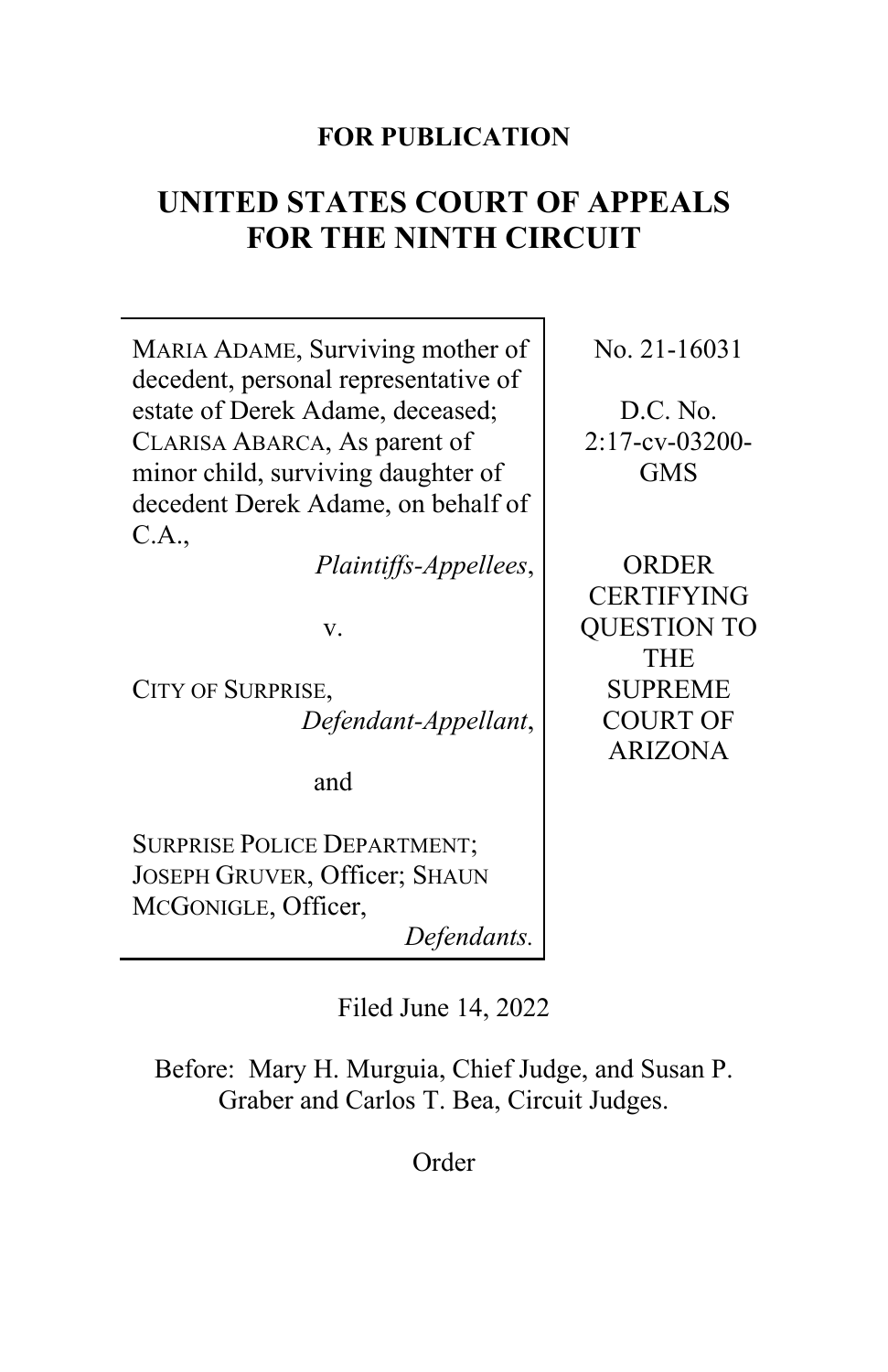#### **SUMMARY[\\*](#page-1-0)**

## **Civil Rights/Arizona Law**

The panel certified to the Supreme Court of Arizona the following questions:

- 1. Does A.R.S. Section 12-820.05(B) provide immunity from liability? If the latter, the Court need not answer any further questions because our court would lack jurisdiction over this interlocutory appeal. If the former, please answer the following additional questions.
- 2. With respect to the first sentence of subsection (B) of this statute: If a law enforcement officer causes a death by the use of "excessive force" (here, a firearm), has the law enforcement officer committed "a criminal felony" as a matter of law? If not, is a conviction of a felony required? If not, is the determination whether the law enforcement officer committed "a criminal felony" a question of fact for the jury or a question of fact only for "the court"? How does the determination whether an officer's use of "excessive force" was "justified" or "unjustified" pursuant to A.R.S. section 13-413 affect this inquiry? Is the determination of whether the public employee's relevant acts or omissions were "justified" or "unjustified" for the jury to make, or for the court to make? If this determination is for the court to make, for purposes of summary judgment, in

<span id="page-1-0"></span>**<sup>\*</sup>** This summary constitutes no part of the opinion of the court. It has been prepared by court staff for the convenience of the reader.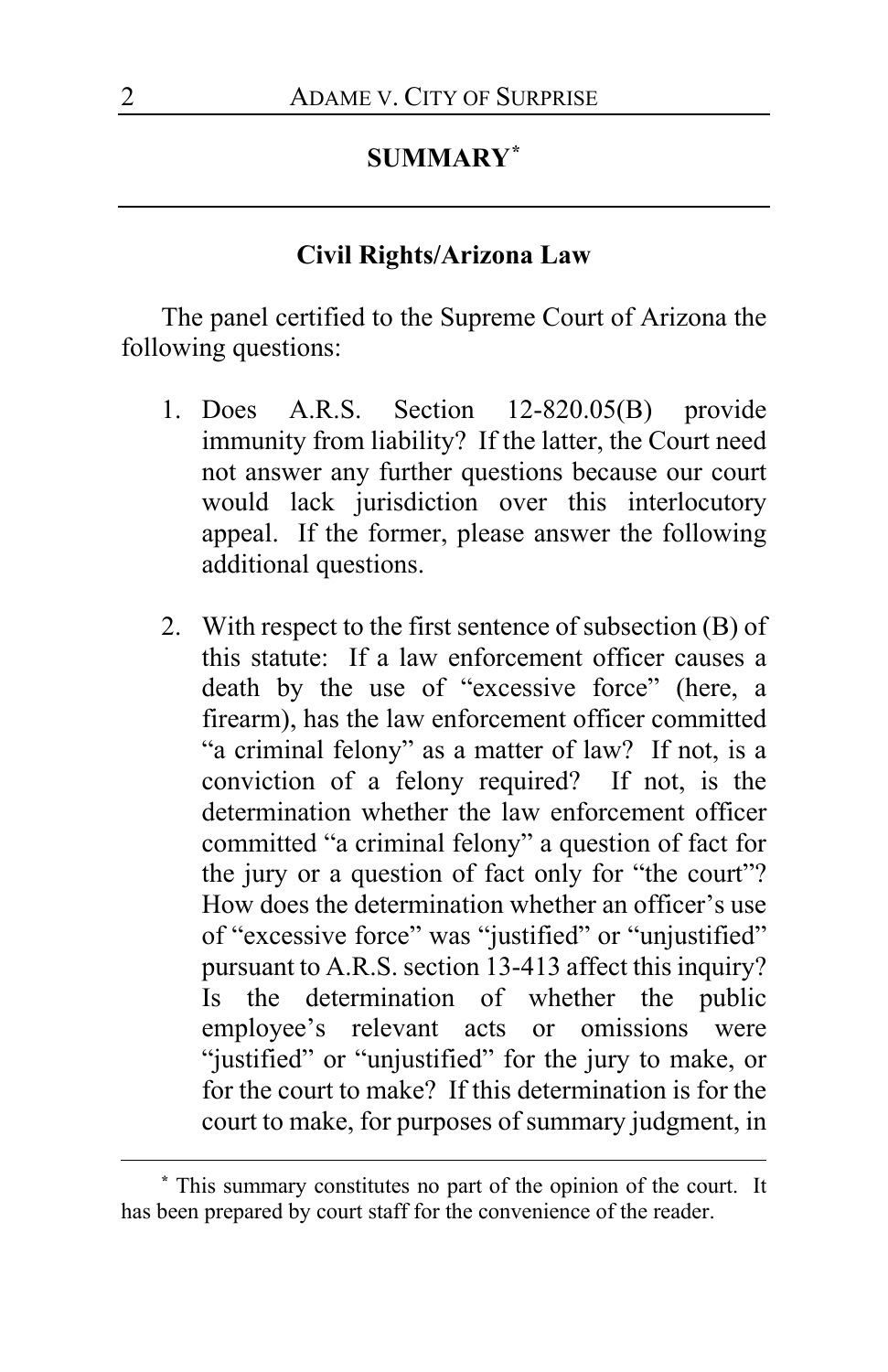applying A.R.S. section 12-820.05(B), is the reviewing court required to assume that the relevant acts or omissions of the public employee were "unjustified," given A.R.S. section 13-413?

3. With respect to the second sentence of subsection (B) of this statute: Does this sentence apply only to a public employee's operation or use of a motor vehicle? Or, if the public employee's act takes place because another person operates or uses a motor vehicle (where, for example, a law enforcement officer fires because someone else is stealing a car or driving a car dangerously toward another person), does the public employee's act nonetheless "aris[e] out of the operation or use of a motor vehicle"? What is the required degree of causal connection, if any, between the "acts or omissions arising out of the operation or use of a motor vehicle" and the "losses that arise out of and are directly attributable to an act or omission determined by a court to be a criminal felony"?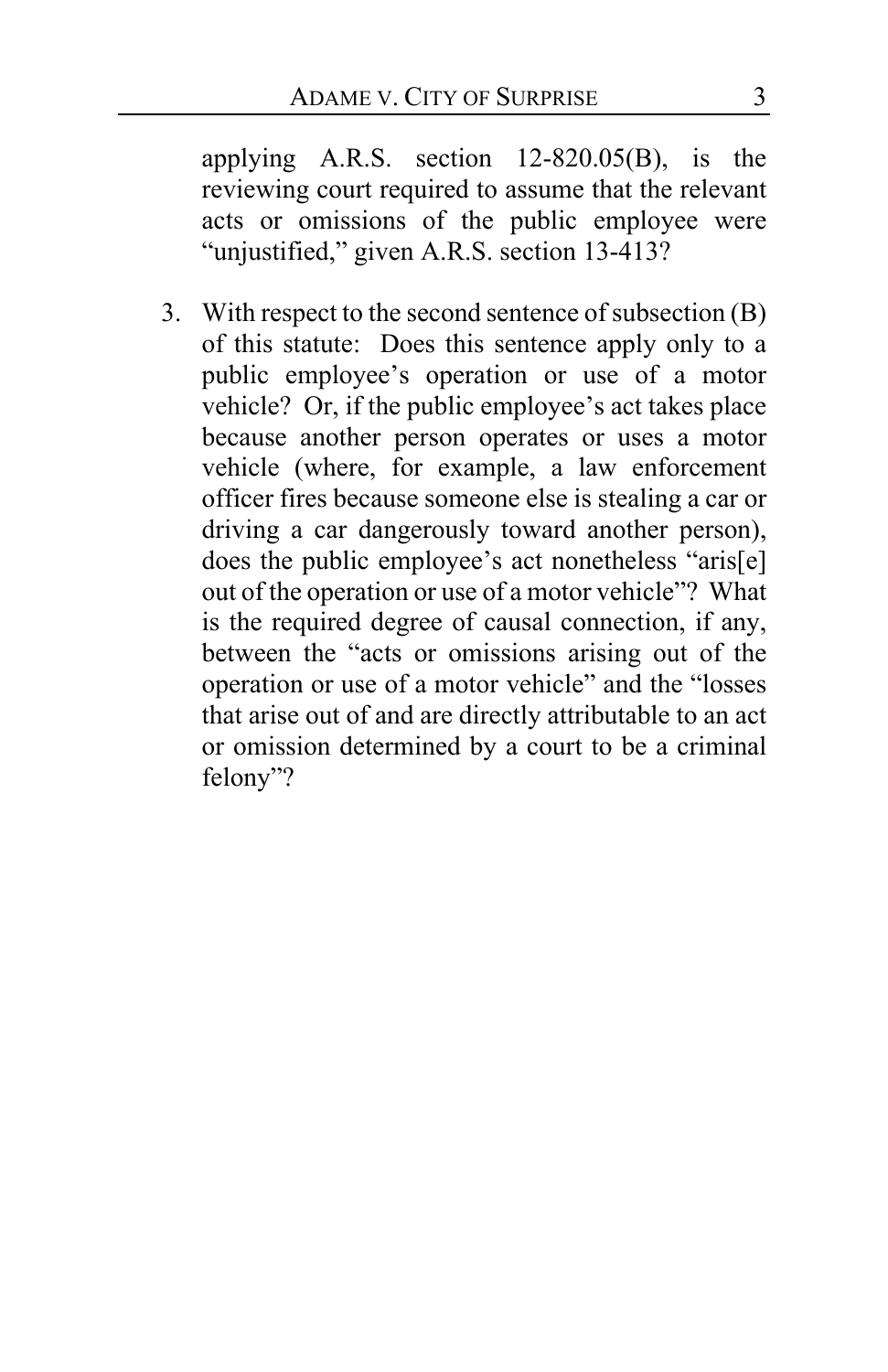#### **ORDER**

We are asked to determine whether a police officer's killing of the decedent, Derek Adame, arose out of Adame's**[1](#page-3-0)** "operation or use of a motor vehicle" pursuant to Arizona Revised Statutes ("A.R.S.") section 12-820.05(B). This central question of state law is dispositive of the instant case, and there is no controlling precedent from the Arizona Supreme Court. Ariz. R. Sup. Ct. 27(a). Therefore, we respectfully certify this question of law to the Arizona Supreme Court pursuant to Rule 27 of the Rules of the Supreme Court of Arizona.

#### **I. Factual Background**

Around 1:00 a.m. on November 26, 2016, Officer Joseph Gruver responded to a report of a "suspicious" Nissan Sentra. *See Adame v. Gruver,* 819 F. App'x 526, 527 (9th Cir. 2020) ("*Adame I*").**[2](#page-3-1)** He ran the vehicle's license plate number and learned that it was stolen. *See id.* Officer Gruver then put on his police car's bright "takedown" lights and approached the vehicle. *Id.* at 528. Inside was Adame, whom Officer Gruver observed "leaning over to the side" in the driver's seat, *id.*, though it was determined that Adame was likely asleep in the parked car, *see id.* at 530 (Schroeder, J., dissenting); *see also Adame v. City of Surprise*, No. CV-17-03200-PHX-GMS, 2019 WL 2247703, at \*1 (D. Ariz. May 24, 2019), *rev'd and remanded sub nom. Adame I*, 819 F. App'x 526. "Officer Gruver drew his firearm, opened

<span id="page-3-0"></span>**<sup>1</sup>** All references to Adame herein pertain to the decedent. Any references to "Plaintiffs-Appellees" otherwise include Adame's captioned representatives.

<span id="page-3-1"></span>**<sup>2</sup>** We incorporate the undisputed facts contained in *Adame I* for purposes of this certification order.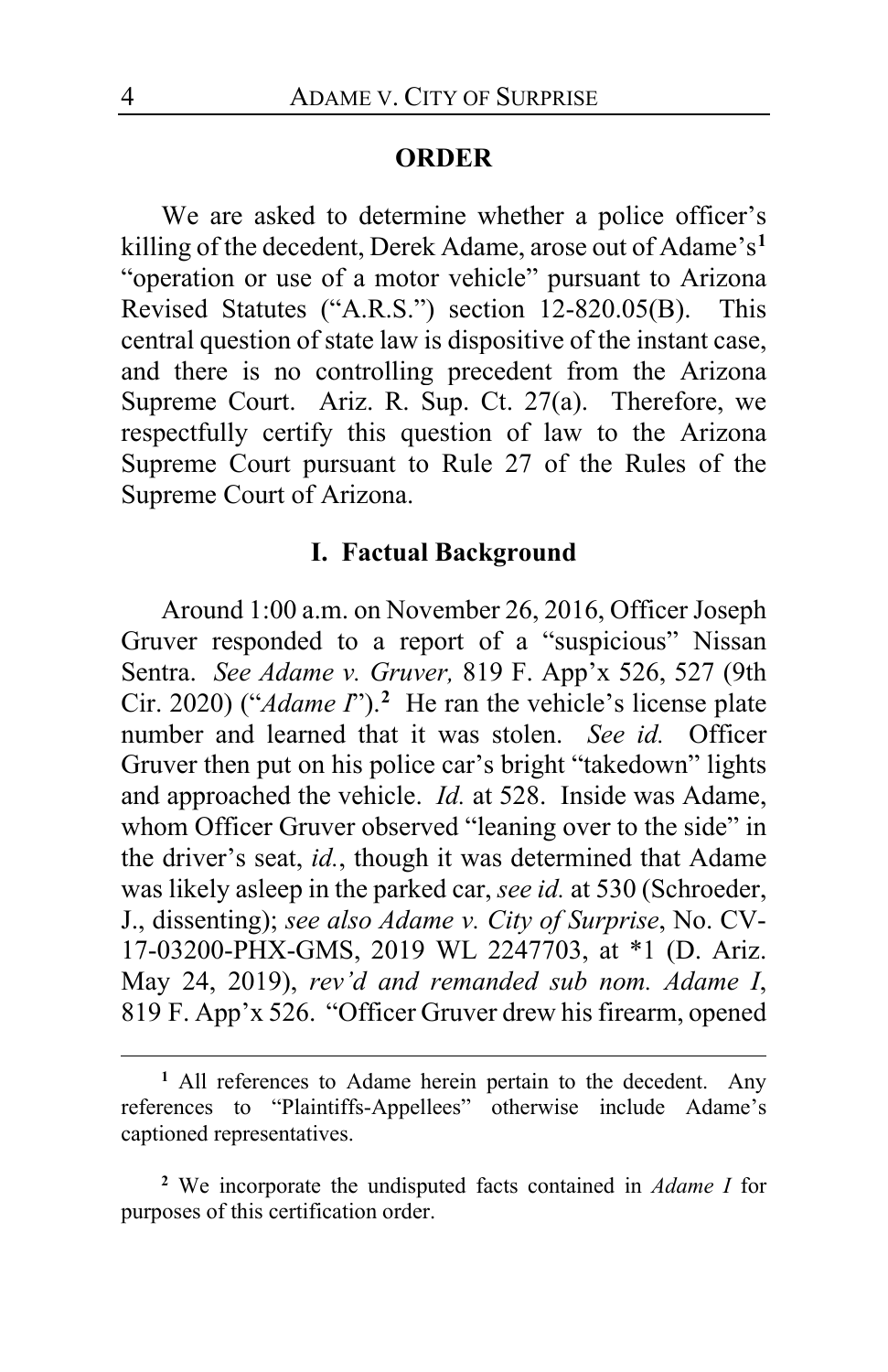the passenger door, announced himself as a police officer, and ordered Adame to show his hands and keep them visible on the steering wheel." *Adame I,* 819 F. App'x at 528. Adame complied while Officer Gruver awaited backup. *See id.*

As backup arrived, however, Adame attempted to flee, starting the vehicle's engine with his right hand. *See id.* "Officer Gruver immediately leaned into the vehicle, placing his left knee on the passenger seat as he reached with his left hand for Adame." *Id.* Adame nevertheless accelerated the vehicle, after which "Officer Gruver fired two shots," killing Adame instantly. *Id.* "The Nissan crashed into a parked truck a short distance away" after the shooting. *Id.*

Plaintiffs-Appellees' first amended complaint, filed on behalf of Adame on December 18, 2017, alleged (1) violations of 42 U.S.C. § 1983, namely the Fourth Amendment's prohibition against excessive force, as well as a Fourteenth Amendment due process violation against Officer Gruver and the City of Surprise (the "City"), (2) a state law wrongful death claim against the City, and (3) a racial discrimination claim against Officer Gruver and the City pursuant to 42 U.S.C. § 1981. By the time the Defendants filed a motion for summary judgment, the only remaining claims were the § 1983 excessive force and due process claims against Officer Gruver, and the state law wrongful death claim against the City.

The Defendants filed a motion for summary judgment on January 11, 2019, asserting, among other things, qualified immunity as to the excessive force and due process claims against Officer Gruver. The district court denied Officer Gruver's motion for summary judgment and, in *Adame I*, we reversed the district court's order. *See Adame I*, 819 F. App'x at 527. We held that Officer Gruver's "split-second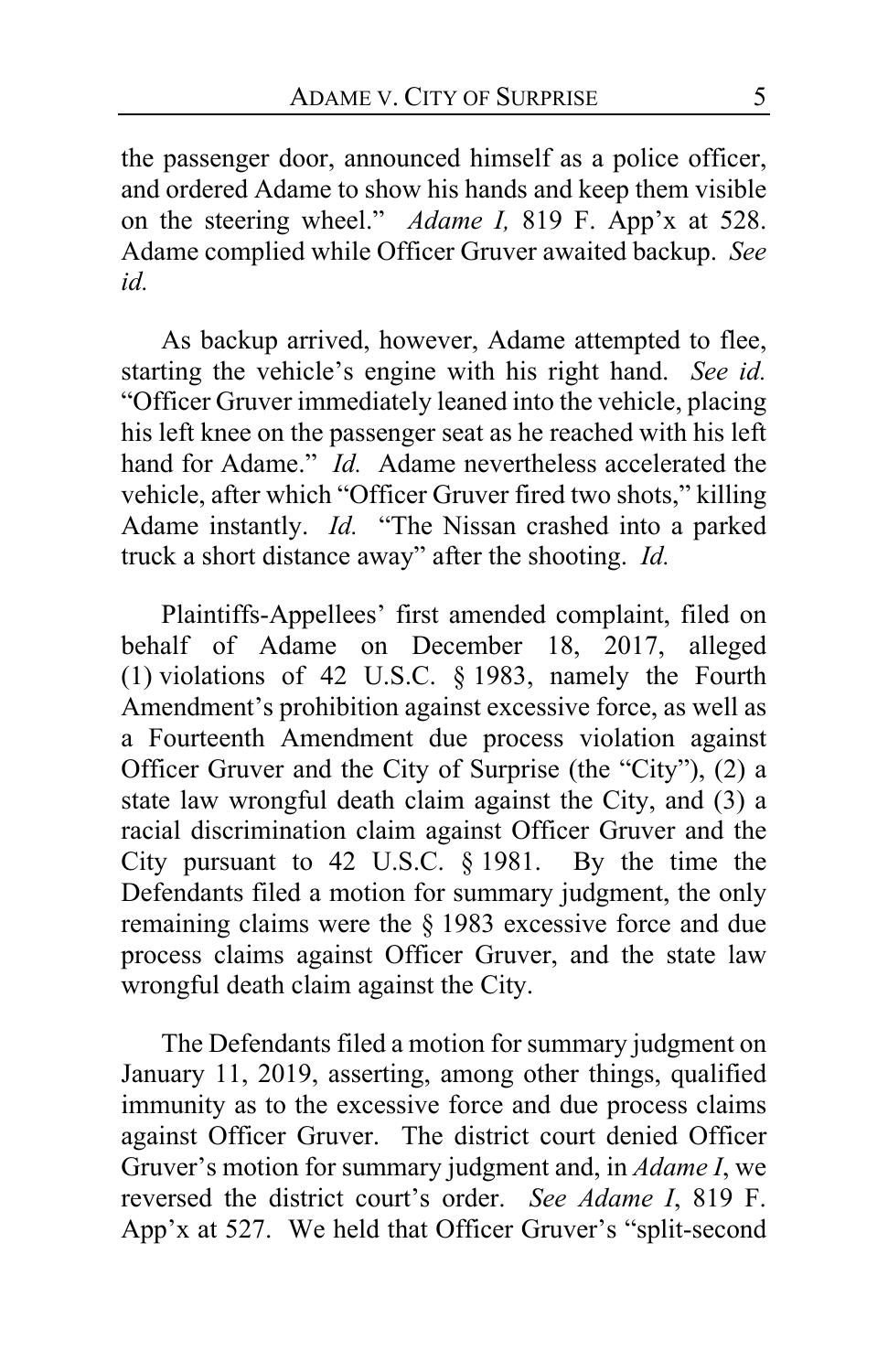decision to shoot Adame, even if it violated Adame's constitutional rights, still entitle[d] him to qualified immunity." *Id.* at 529–30. We then remanded the case to the district court for resolution of the sole remaining claim the state-law wrongful death claim against the City.

On June 11, 2021, the district court again denied summary judgment. It reasoned that "two statutes govern and limit the scope of civil liability for harm arising out of force employed by law enforcement officers" in this matter: (1) A.R.S. section 13-413, under which "civil liability cannot be imposed on a law enforcement officer for 'engaging in [justified] conduct,' regardless of the theory of recovery," (alteration in original) (quoting *Ryan v. Napier*, 425 P.3d 230, 239 (Ariz. 2021)) and (2) A.R.S. section 12-820.05(B), which provides that, "where a public employee commits a felony, a public entity can only be liable for the act if it had knowledge of the employee's propensity for that action," *Adame v. City of Surprise*, No. CV-17-03200-PHX-GMS, 2021 WL 2416802, at \*2 (D. Ariz. June 11, 2021), though the "subsection does not apply to acts or omissions arising out of the operation or use of a motor vehicle," Ariz. Rev. Stat. § 12-820.05(B). The district court noted that "even if the shooting is presumed unjustified, Plaintiffs only prevail if" Officer Gruver's conduct did not amount to a criminal felony, or if Officer Gruver's "acts or omissions [arose] out of the operation or use of a motor vehicle." *Id.* (quoting section 12-820.05(B)). The district court ultimately concluded that "[t]here is, at the very least a genuine issue of material fact as to whether Officer Gruver's killing of [Adame] arose in substantial part out of [Adame]'s engagement of, and thus operation or use of, a motor vehicle." *Id.* at \*3.

The City of Surprise timely appealed, and the district court invited the parties to argue whether the Ninth Circuit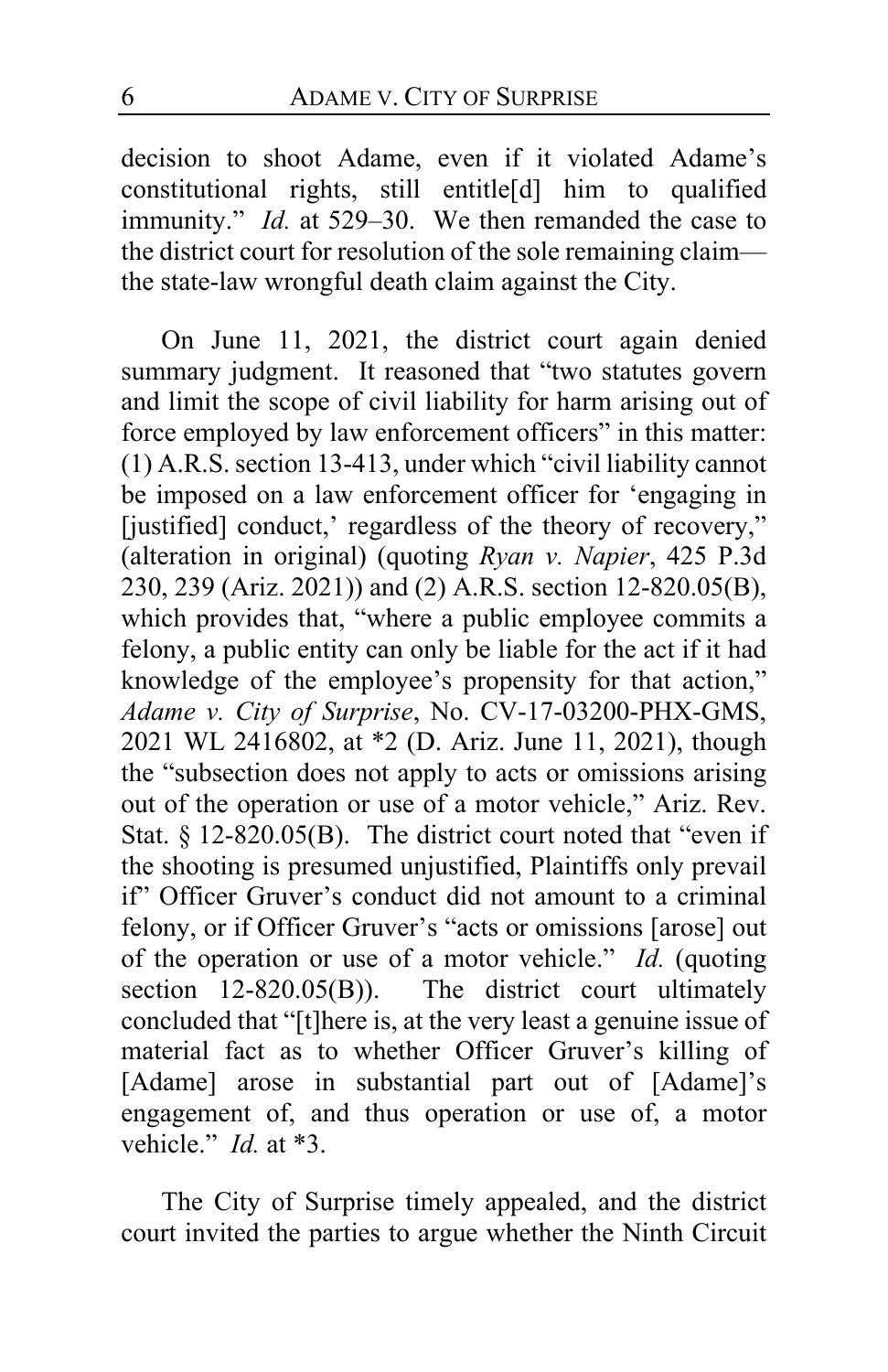has jurisdiction to consider this interlocutory appeal. *See*  28 U.S.C. § 1291.

#### **II. Explanation of Certification**

This case presents two principal issues of first impression: (1) whether A.R.S. section 12-820.05(B) provides immunity from suit or a defense to liability, and (2) whether Adame's "operation or use of a motor vehicle" falls within A.R.S. section 12-820.05(B)'s motor vehicle exception.

1. We have "interlocutory appellate jurisdiction to review" a district court's denial of summary judgment on state-law claims only when "under *state* law, the immunity functions as an immunity from suit," not "a mere defense to liability." *Tuuamalemalo v. Greene*, 946 F.3d 471, 476 (9th Cir. 2019) (per curiam) (quoting *Liberal v. Estrada*, 632 F.3d 1064, 1074 (9th Cir. 2011); *see also Liberal*, 632 F.3d at 1074 (noting that the portion of an order denying summary judgment as to state-law claims was "not an appealable final judgment under § 1291"). "The rationale . . . is that an interlocutory appeal is necessary to vindicate a state entity's entitlement to immunity from suit, which would be lost if a case were permitted to go to trial." *Taylor v. County of Pima*, 913 F.3d 930, 934 (9th Cir. 2019). An immunity from liability, however, "may be vindicated fully after final judgment, so the collateral-order doctrine does not encompass an interlocutory appeal from a denial of immunity from liability." *Id.*; *see also SolarCity Corp. v. Salt River Project Agric. Improvement & Power Dist.*, 859 F.3d 720, 725 (9th Cir. 2017).

In other words, if A.R.S. section 12-820.05(B) provides immunity from suit, a district court's order dismissing the action would be final for purposes of appellate review. *See*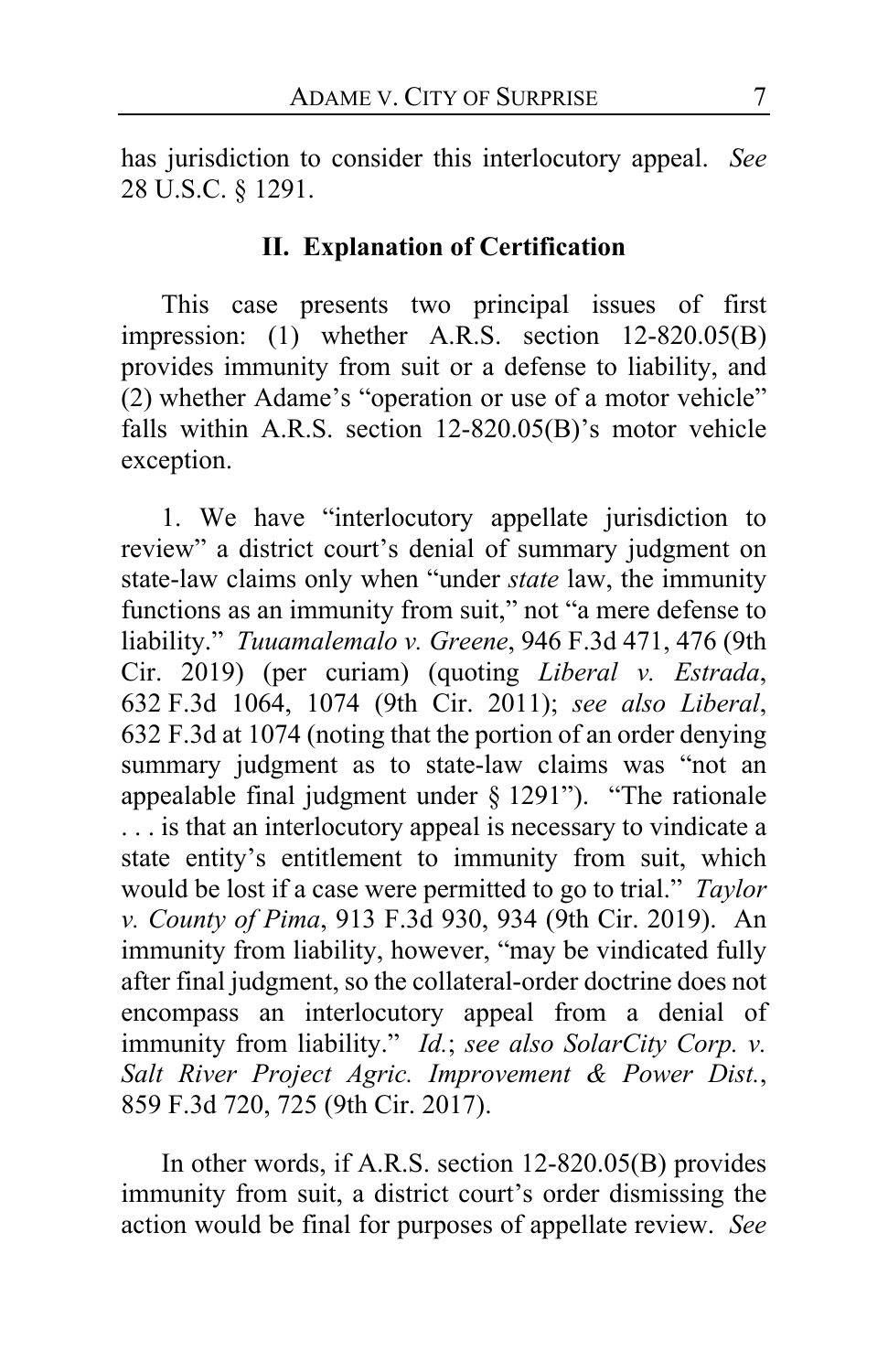*P. R. Aqueduct & Sewer Auth. v. Metcalf & Eddy, Inc.*, 506 U.S. 139, 142 (1993) (explaining that, under 28 U.S.C. § 1291, appellate courts have jurisdiction over "final decisions of the district courts," not decisions which are "but steps towards final judgment in which they will merge" (internal quotation marks omitted)). But if the statute provides only a defense to liability, the district court's ruling is not final because it may be reviewed at a later phase of the litigation. *See id.*

Two District of Arizona cases have specifically held that A.R.S. section 12-820.05(B) provides a public entity with immunity from suit, not just from liability. *See Cameron v. Gila County*, No. CV11-80-PHX-JAT, 2011 WL 2115657, at \*5 (D. Ariz. May 26, 2011) ("Because § 12-820.05(B)'s immunity is 'intended to protect a public entity from suit, not just liability, it should be resolved by the court at the earliest possible stage in the litigation.'" (quoting *Al-Asadi v. City of Phoenix*, No. CV-09-47-PHX-DGC, 2010 WL 3419728, at \*6 (D. Ariz. Aug. 27, 2010))). And other courts have suggested, without clearly stating, that section 12-820.05(B) confers immunity from suit. *See Larson v. Berumen*, 187 F.3d 647 (9th Cir. 1999) (unpublished table decision) (analyzing A.R.S. section  $12-820.05(B)$  on appeal without considering the current jurisdictional issue); *Gallagher v. Tucson Unified Sch. Dist.*, 349 P.3d 228, 231 (Ariz. Ct. App. 2015) (stating that, "[b]y its clear and unambiguous language,  $\S$  12-820.05(B) insulates a public entity from liability for loss caused by an employee's felony criminal acts," without expressly clarifying whether the statute confers immunity from suit rather than liability).

Arizona Revised Statutes section 12-820.05(B) is labeled as a statute offering immunity, not a mere defense to liability. *See* Ariz. Rev. Stat. § 12-820-05 (Other Immunities). And other subsections of the statute are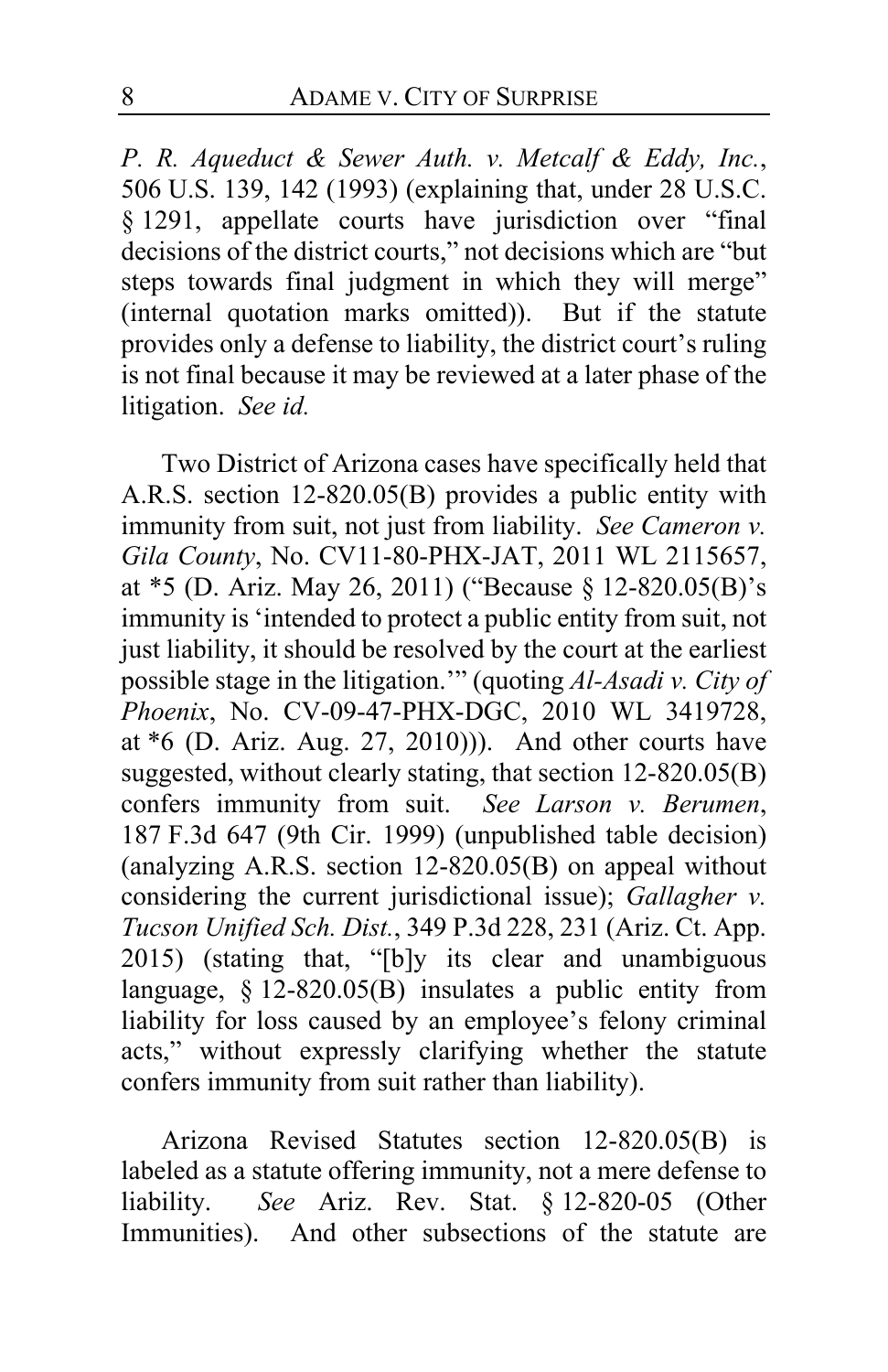similarly labeled as statutes of immunity, while at least one specifically enumerates an affirmative defense. *Compare* Ariz. Rev. Stat. §§ 12-820.01 (Absolute Immunity), *and* 12- 820.02 (Qualified Immunity), *with* § 12-820.03 (Affirmative Defense; Resolution by Trial). Still, because this issue involves the interpretation of an Arizona statute and the Arizona Supreme Court has not spoken on the matter, we certify whether A.R.S. section 12-820.05(B) provides immunity from suit or a defense to liability.

2. Both parties agree that Arizona state courts have yet to clarify the scope of A.R.S. section 12-820.05(B)'s motor vehicle exception. A.R.S. section 12-820.05(B) reads:

> A public entity is not liable for losses that arise out of and are directly attributable to an act or omission determined by a court to be a criminal felony by a public employee unless the public entity knew of the public employee's propensity for that action. This subsection does not apply to acts or omissions arising out of the operation or use of a motor vehicle.

We previously recognized that Arizona courts have interpreted the words "operation or use of a motor vehicle" in construing insurance policies. *See Larson*, 187 F.3d at 647. In those cases, an act arises out of the operation or use of a motor vehicle when there is a causal relationship between the injury and the ownership, maintenance, or use of a vehicle. *See, e.g.*, *Ruiz v. Farmers Ins. Co. of Ariz.*, 865 P.2d 762, 762–64 (Ariz. 1993) (holding "that the plaintiff's injuries [sustained in a car-to-car shooting] did not 'arise out of the ownership, maintenance or use' of an uninsured vehicle" because "[w]hat injured Ruiz was how the shotgun was used, not how the car was used"); *Mazon v.*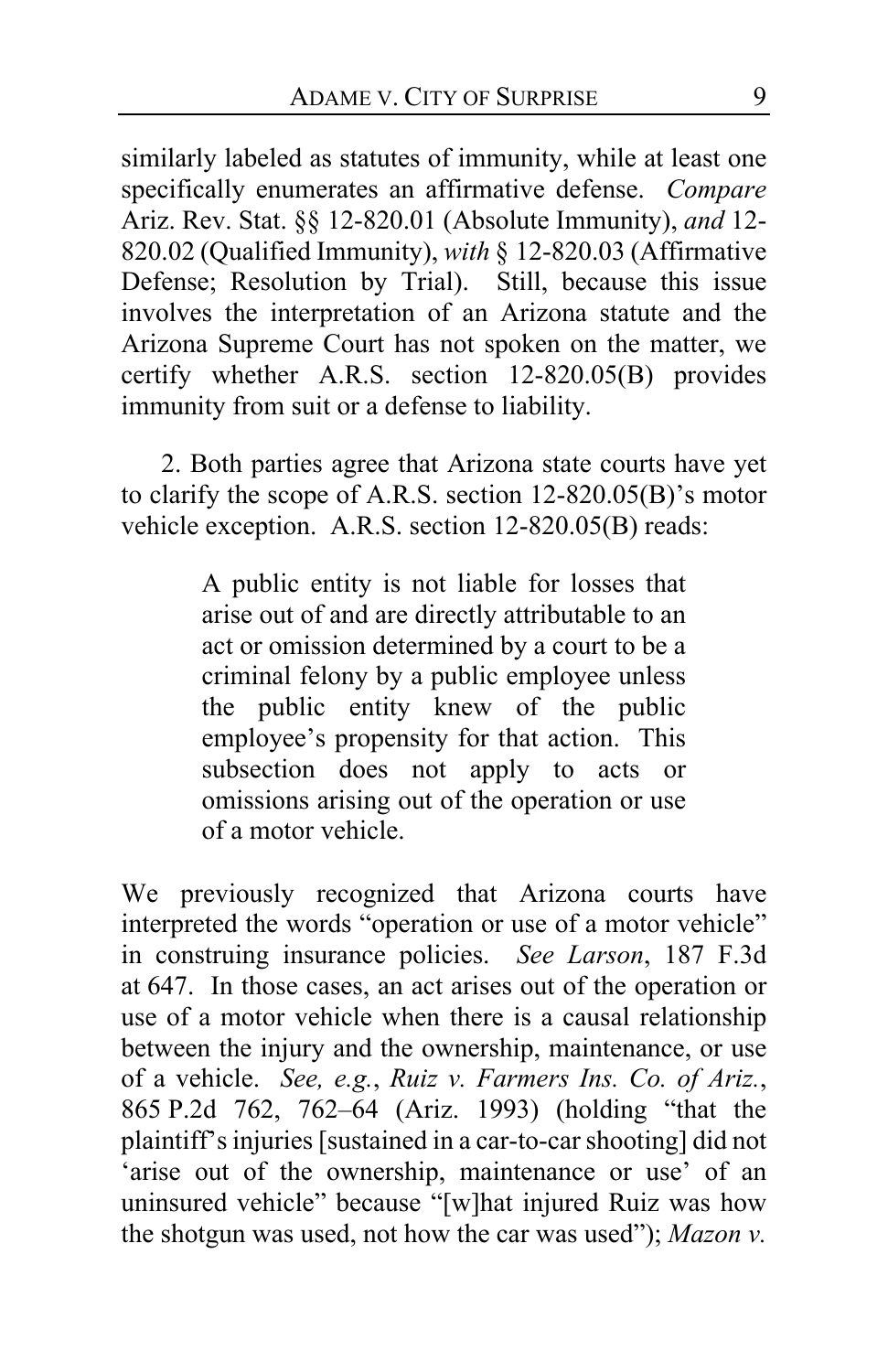*Farmers Ins. Group*, 491 P.2d 455, 457 (Ariz. 1971) ("[W]e can find no causal relationship between an injury resulting from a stone thrown by an unknown person from an unidentifiable vehicle, and the ownership, maintenance or use of that vehicle."); *Benevides v. Ariz. Prop. & Cas. Ins. Guar. Fund*, 911 P.2d 616, 619 (Ariz. Ct. App. 1995) (determining "that, for coverage to exist, an insured must be using the car pursuant to the 'inherent nature' of the vehicle[,]" which did not extend to being shot for playing the stereo too loudly); *Love v. Farmers Ins. Grp.*, 588 P.2d 364, 366–67 (Ariz. Ct. App. 1978) (finding that "the decedent's death did not arise from the ownership, maintenance or use of the car" where "[t]wo assailants abducted the decedent," used his "car to take him to a remote spot in the desert," and beat him to death); *Brenner v. Aetna Ins. Co.*, 445 P.2d 474, 477–78 (Ariz. Ct. App. 1968) ("[T]he fact that both the tortfeasor and the injured party were 'using' the car at the time does not make the injury one 'arising out of the . . . use' of the vehicle" where the appellant was accidentally shot while riding as a passenger in the appellee's car); *cf. Morari v. Atlantic Mut. Fire Ins. Co.*, 468 P.2d 564, 567 (Ariz. 1970) (finding that the unloading of a gun from a pickup truck was connected to the use of the vehicle for the purposes of automobile insurance policy because the "very purpose" of the vehicle was to be "operated and used in hunting").

Accordingly, in Arizona, the phrase "arising out of the operation or use of a motor vehicle" has been construed in the insurance context to require a causal relationship between the use of a vehicle and any underlying harm, thereby justifying the need for an insurance company's compensation for such harm. However, the Arizona decisions cited above specifically analyzed the underlying language of the vehicle owners' insurance contracts to determine whether an incident warranted coverage. *See,*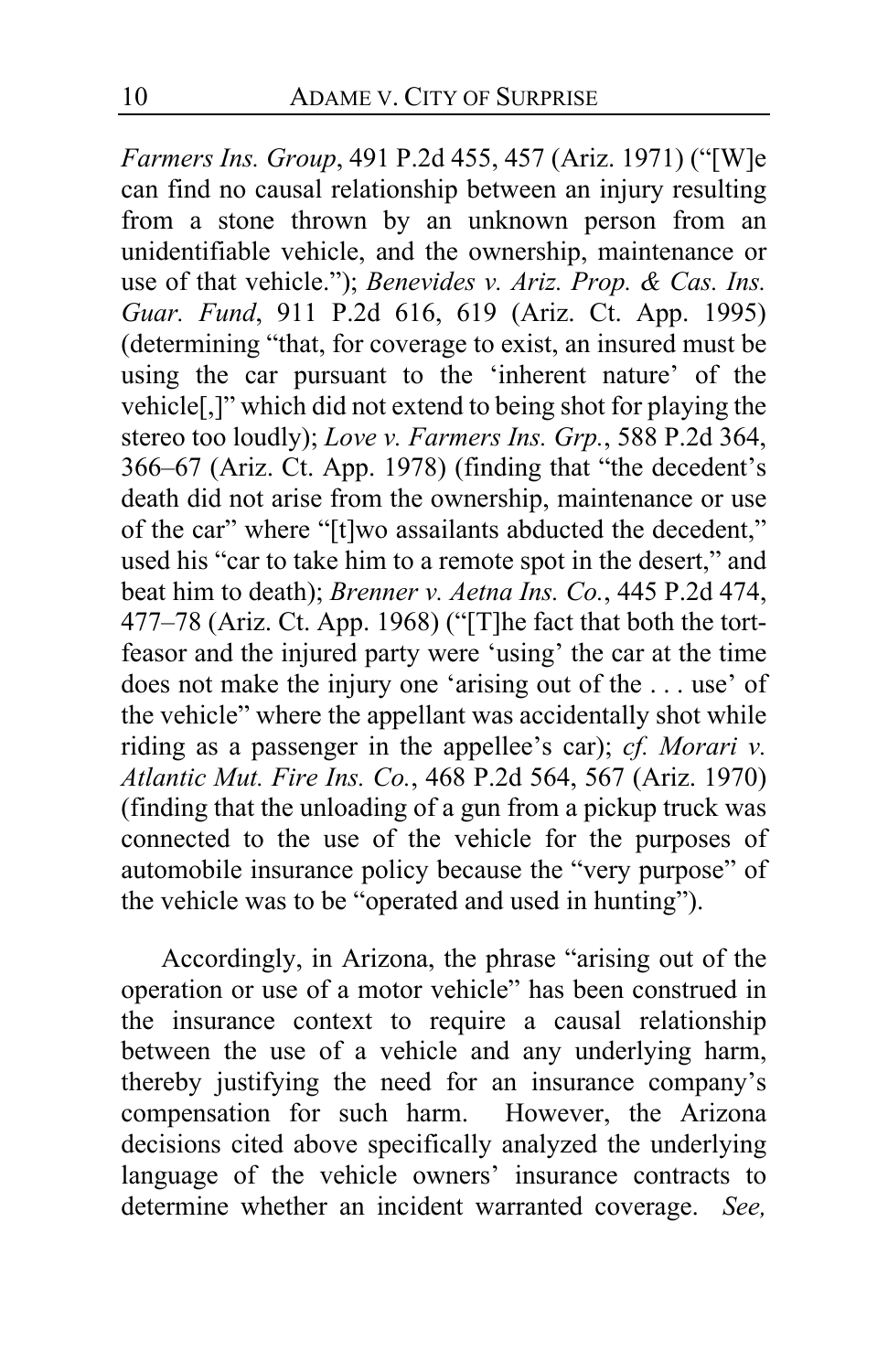*e.g.*, *Benevides,* 911 P.2d at 619 ("[T]he insurer spells out its intent clearly in its policy."). While these cases provide persuasive guidance for interpreting the statute, they do not necessarily provide binding guidance in this context, as they rely on principles of contract interpretation.

It also bears mentioning that A.R.S. section 12- 820.05(B)'s motor vehicle exception has not been discussed in cases with similar facts to the case at bar, making certification even more helpful in understanding the exception's scope. *See, e.g.*, *Harris v. City of Phoenix*, No. CV-20-00078-PHX-DLR, 2021 WL 4942662, at \*1 (D. Ariz. Oct. 22, 2021) (where decedent "was shot to death by Officer Bertz on January 10, 2019 after officers ordered him from his car and he fled," the court agreed with the city's argument that "a municipality cannot be held liable for its employee's intentional use of force unless it actually knows of the employee's propensity to commit that particular act").

The type of immunity conferred by A.R.S. section 12- 820.05(B), as well as the statute's general scope, are unanswered questions of state law that are dispositive in the instant case and that implicate issues of significant precedential and public policy importance. For these reasons, after careful consideration, we exercise our discretion to certify these questions to the Arizona Supreme Court. *See also Kremen v. Cohen*, 325 F.3d 1035, 1037–38 (9th Cir. 2003) (listing the factors considered when determining whether certification is appropriate).

# **III. Certified Questions**

1. Does A.R.S. Section 12-820.05(B) provide immunity from suit or only immunity from liability? If the latter, the Court need not answer any further questions because our court would lack jurisdiction over this interlocutory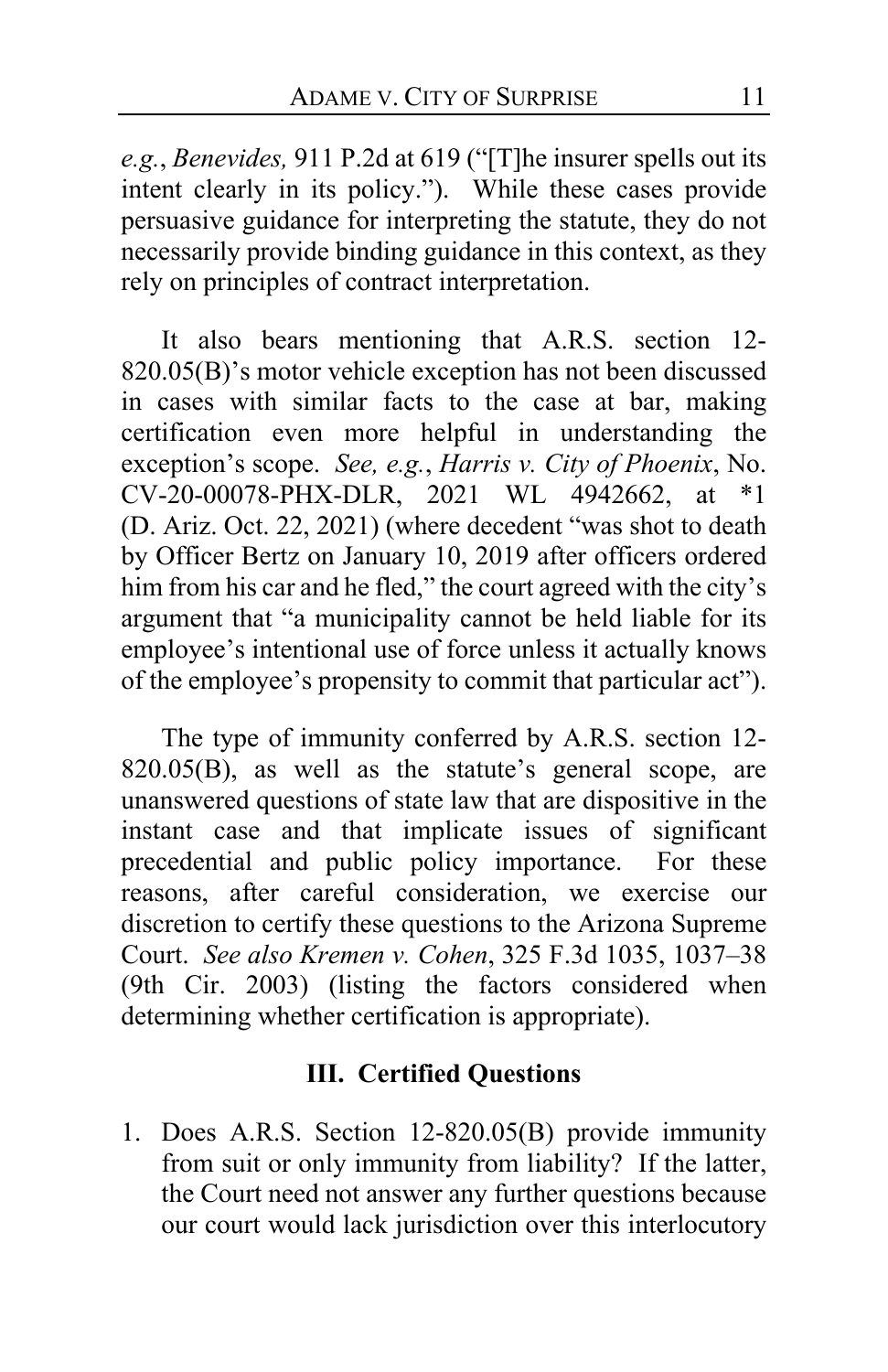appeal. If the former, please answer the following additional questions.

- 2. With respect to the first sentence of subsection (B) of this statute: If a law enforcement officer causes a death by the use of "excessive force" (here, a firearm), has the law enforcement officer committed "a criminal felony" as a matter of law? If not, is a conviction of a felony required? If not, is the determination whether the law enforcement officer committed "a criminal felony" a question of fact for the jury or a question of fact only for "the court"? How does the determination whether an officer's use of "excessive force" was "justified" or "unjustified" pursuant to A.R.S. section 13-413 affect this inquiry? Is the determination of whether the public employee's relevant acts or omissions were "justified" or "unjustified" for the jury to make, or for the court to make? If this determination is for the court to make, for purposes of summary judgment, in applying A.R.S. section 12-820.05(B), is the reviewing court required to assume that the relevant acts or omissions of the public employee were "unjustified," given A.R.S. section 13- 413?
- 3. With respect to the second sentence of subsection (B) of this statute: Does this sentence apply only to a public employee's operation or use of a motor vehicle? Or, if the public employee's act takes place because another person operates or uses a motor vehicle (where, for example, a law enforcement officer fires because someone else is stealing a car or driving a car dangerously toward another person), does the public employee's act nonetheless "aris[e] out of the operation or use of a motor vehicle"? What is the required degree of causal connection, if any, between the "acts or omissions arising out of the operation or use of a motor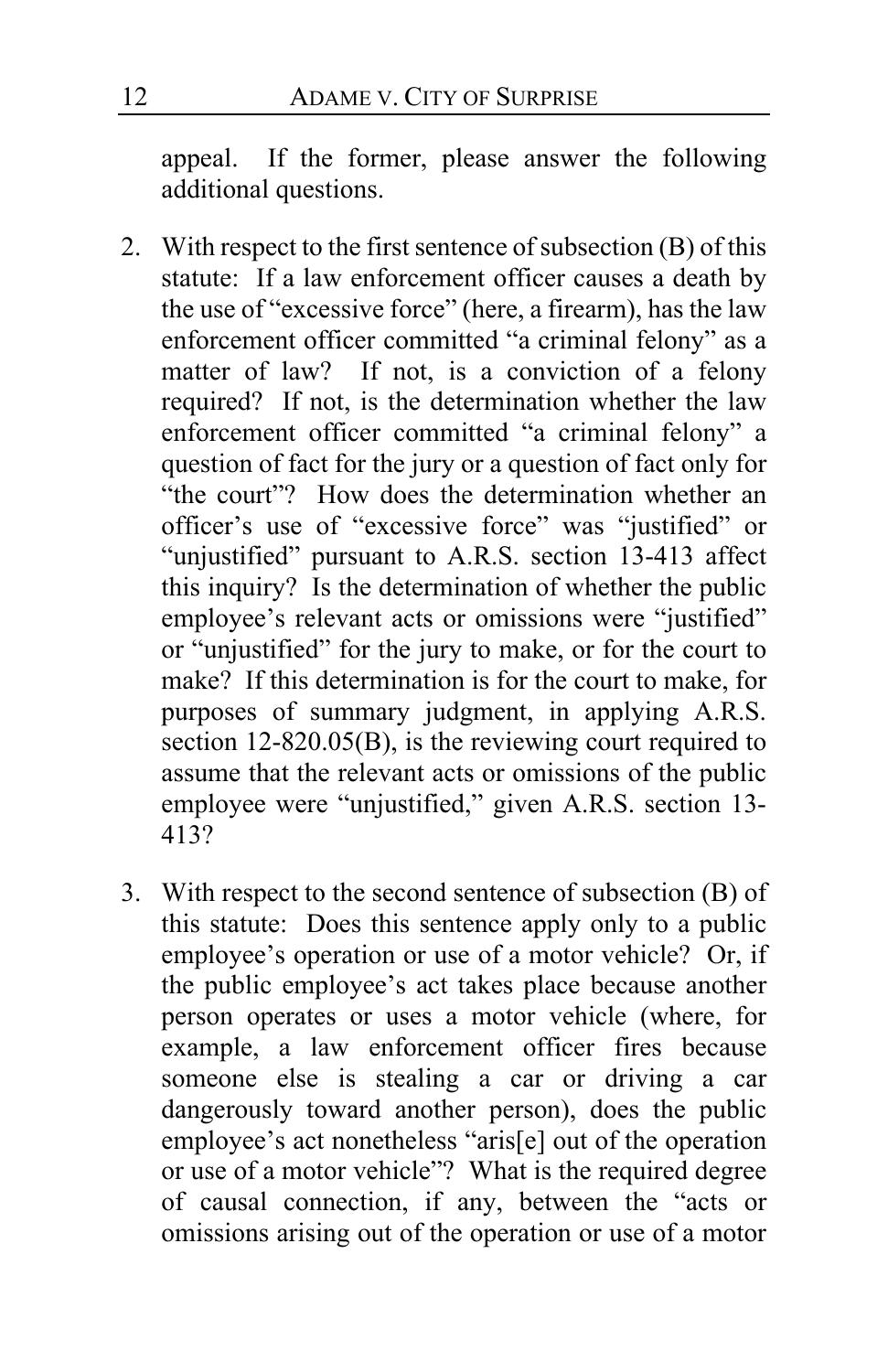vehicle" and the "losses that arise out of and are directly attributable to an act or omission determined by a court to be a criminal felony"?

## **IV. Counsel Information**

The names and addresses of counsel, as required by Ariz. R. Sup. Ct.  $27(a)(3)(C)$ , are as follows:

> James M. Jellison, #012763, Jellison Law Offices, PLLC, 36889 North Tom Darlington Drive, Suite #B7, Box 2800, #304, Carefree, Arizona 85377, for Defendant-Appellant City of Surprise

> Dale K. Galipo, Esq. and Eric Valenzuela, Esq., Law Offices of Dale K. Galipo, 21800 Burbank Boulevard, Suite 310, Woodland Hills, California 91367; and Anthony J. Ramirez, Esq., Warnock Mackinlay Law, PLLC, 7135 E. Camelback Road, Suite F-240, Scottsdale, Arizona 85251, for Plaintiff-Appellees Maria Adame, et. al.

## **V. Conclusion**

The Clerk of Court shall forward an original and six copies of this certification order, under official seal, to the Arizona Supreme Court. The Clerk is also ordered to transmit a copy of the Excerpts of Record filed in this appeal to the Arizona Supreme Court and, if requested by the Arizona Supreme Court, provide all or part of the district court record not included in the Excerpts of Record. Ariz. R. Sup. Ct. 27(a)(5).